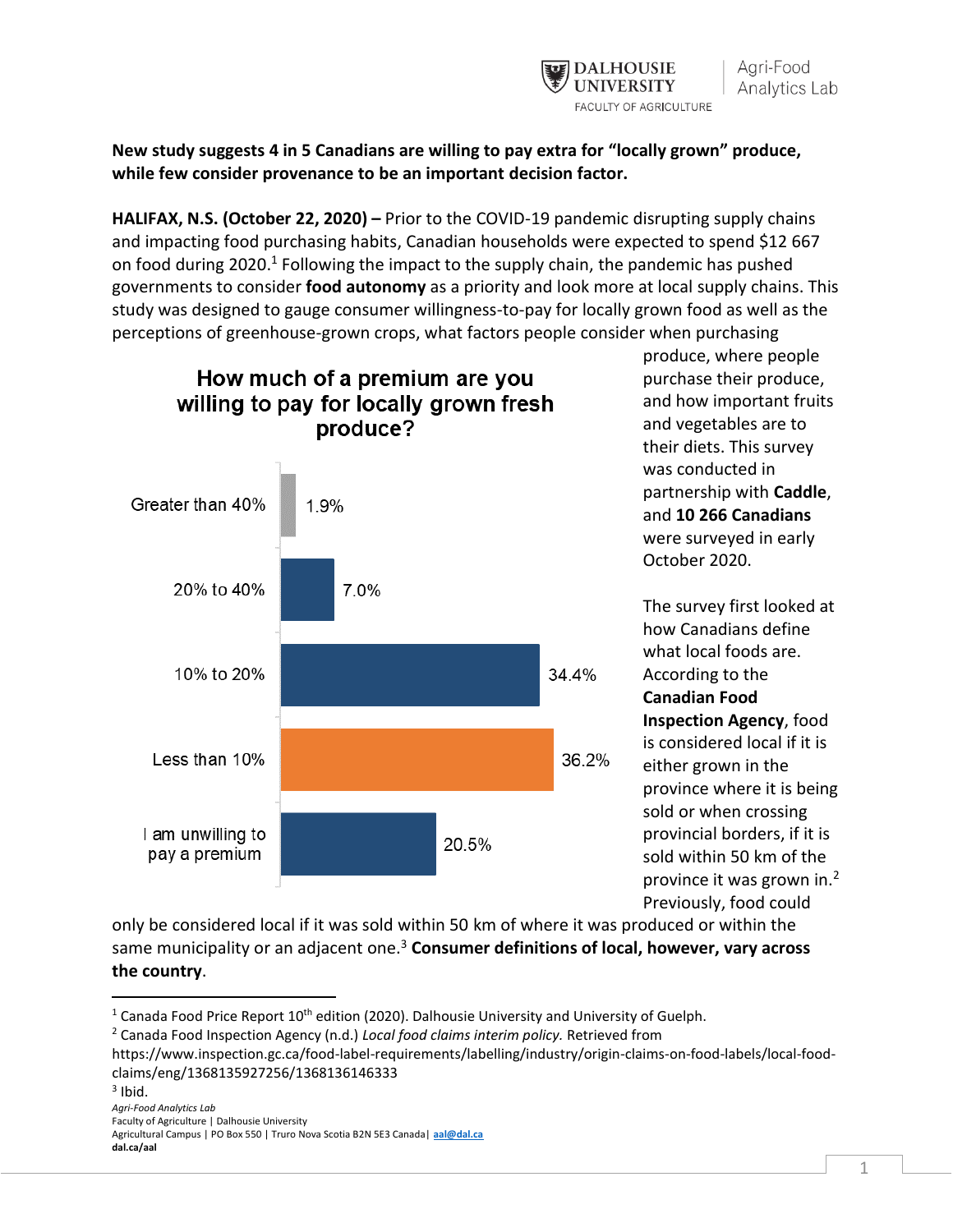

In the **Atlantic provinces** and the **Prairie provinces**, most respondents stated that if food is grown within the province it is considered local, while consumers in **British Columbia**, **Ontario**, and **Quebec** are more likely to consider only food grown within their **region** to be local. **Prince Edward Island** residents consider where produce is grown more than the rest of Canadians, with 38.4 % of respondents saying that they consider where their produce comes from as important when choosing fruits and vegetables at the store.

When deciding what **fruits and vegetables** to buy, **79.5% of Canadians are willing to pay some kind of premium for locally grown produce when grocery shopping**. However, **only one in four (25.0%) Canadians consider where food is grown as important**. This can be called the local food paradox. Most want to pay more, but few are actively looking for opportunities to do so. **Price**, unsurprisingly, is the most common important factor for Canadians, with almost half (47.8%) citing the price of fruits and vegetables as the most important factor.



Of the factors people consider important when choosing what produce to buy, women are more likely than men to factor in **taste** and where food was grown. Of the respondents, 30.1% of women found **taste** to be an important factor when shopping for produce and 25.6% of women found **where it was produced** to be important compared to 25.1% of men finding **taste** important and 22.7% of men finding **where it was produced** important.

Over half of respondents (51.6%) either agreed or strongly agreed with the statement "**I would pay a premium for off-season** 

*Agri-Food Analytics Lab* Faculty of Agriculture | Dalhousie University Agricultural Campus | PO Box 550 | Truro Nova Scotia B2N 5E3 Canada| **[aal@dal.ca](mailto:aal@dal.ca) dal.ca/aal**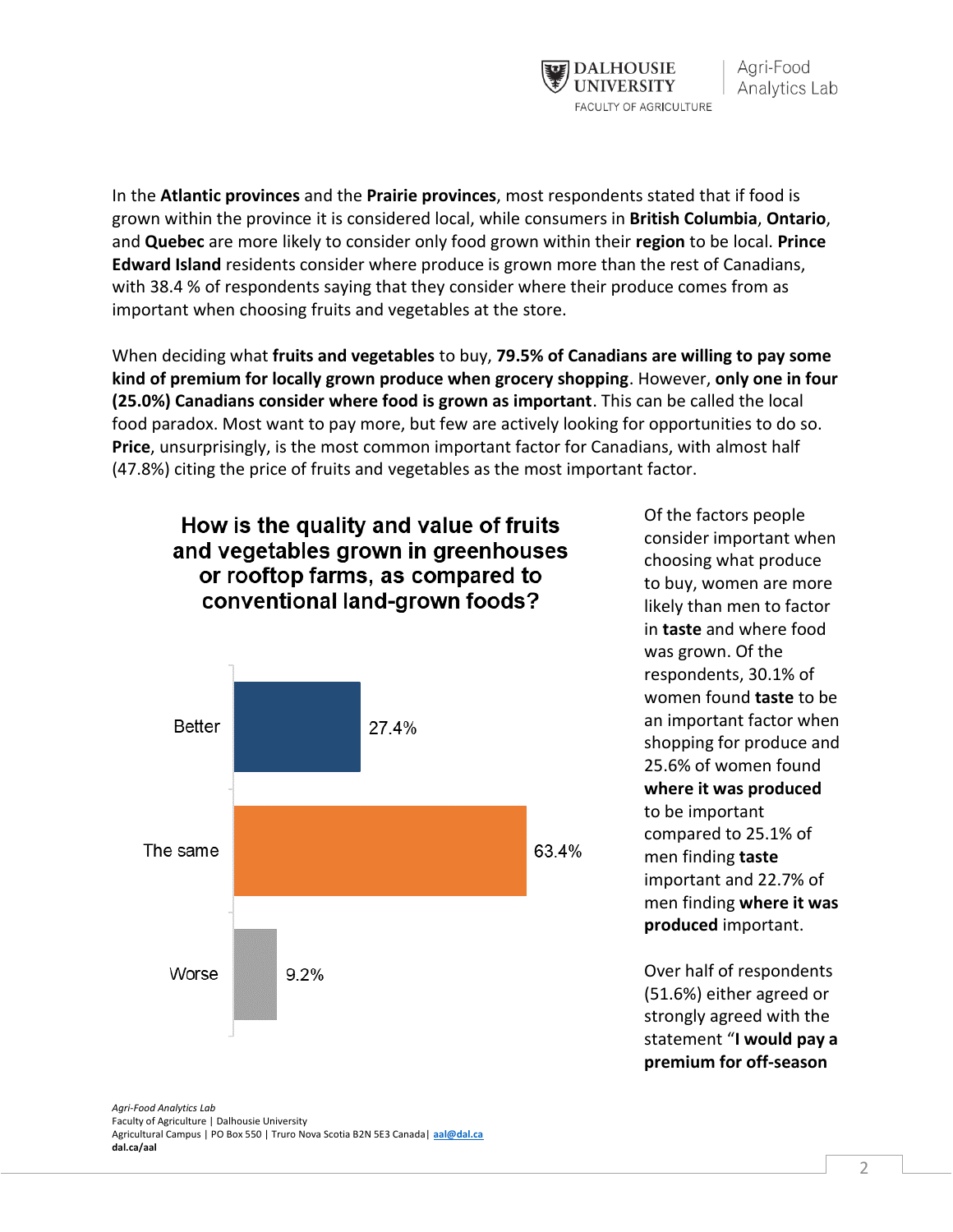

**fresh produce grown locally in greenhouses (or using other technologies) versus imported alternatives**" while only 18.3% of respondents either disagreed or strongly disagreed with the statement, though 20.5% of respondents overall said that they were unwilling to pay a premium for locally grown fresh produce in an earlier question.

**Young Canadians** are more willing to pay a premium for locally grown produce. Over half of **Generation Z** are willing to pay a premium greater than 10% for locally grown produce, with only 15.9% stating that they are unwilling to pay any premium at all. **Baby Boomers** are the least willing to pay a premium, as 25% of respondents in that age category said that they were unwilling to pay any premium at all and only 38% are willing to pay a premium greater than 10%. The survey also looked at different products. Interestingly, **strawberries** are the one product Canadians are least likely to want to pay a premium on, should it be grown locally.



Which of the following fresh fruits and

**Major grocery stores** are the main source of most Canadians' produce, with 74.9% of respondents saying that they get most of their produce there. Only 10.8% of respondents get most of their produce at farmer's markets. Of those who go to **farmer's markets**, price is still a priority, but they focus heavily on natural and organic food – even more than where the food was grown. Compared to those who shop at major grocery stores, people who shop at farmer's markets are less likely to see fruits and vegetables as an important part of their

household's diet, as 88%

of those who shop at major grocery store chains either agreed or strongly agreed with the statement that "Fruits and veggies are an important part of my household's diet" compared to 61% of those who shop primarily at farmer's markets.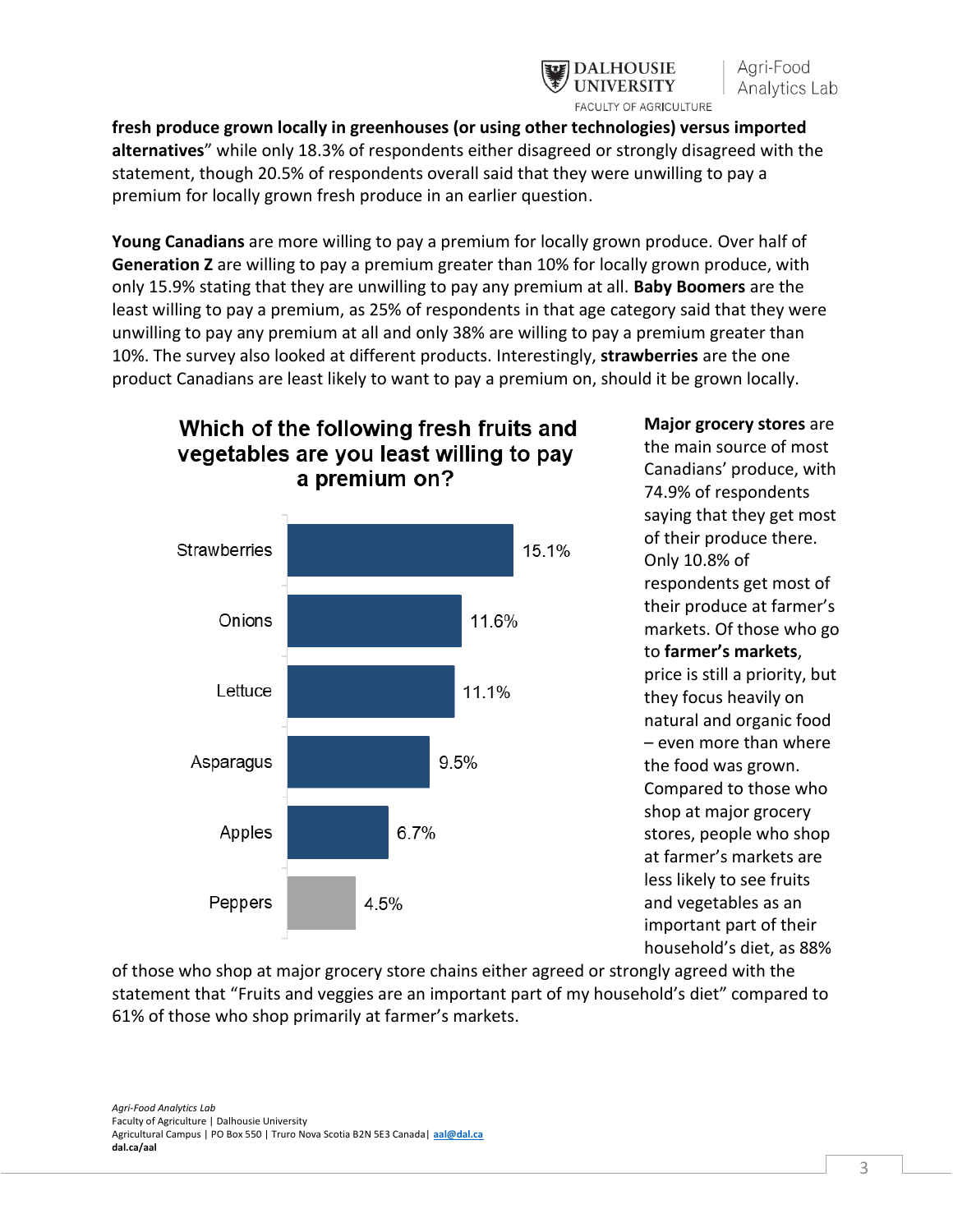

Most respondents perceive crops grown in greenhouses to be the same quality as those grown conventionally, **with 63.4% saying they are the same quality**, 27.4% saying they are better, and only 9.2% saying they are worse. Only the respondents who grew their own produce had more people say that greenhouse grown produce was worse than those saying it was better, with 24.7% claiming it was worse compared to 15.9% saying it was better than conventionally grown. Those who shopped **at independent stores** had the highest opinion of greenhouse grown crops, with 38.9% saying they were better compared to 8.8% saying they were worse.

Results of this survey must be taken with some caution as people may be more inclined to say that they would pay a premium for local produce when asked and make a different decision when they are faced with cheaper alternatives at the grocery store. Local options may not be easily labelled or easy to find for consumers, nor may they be available, meaning that there may be other barriers to buying local other than cost for consumers. This study does, however, provide some evidence of a willingness-to-pay for local produce among consumers.

**End of report. More data/results available upon request.**